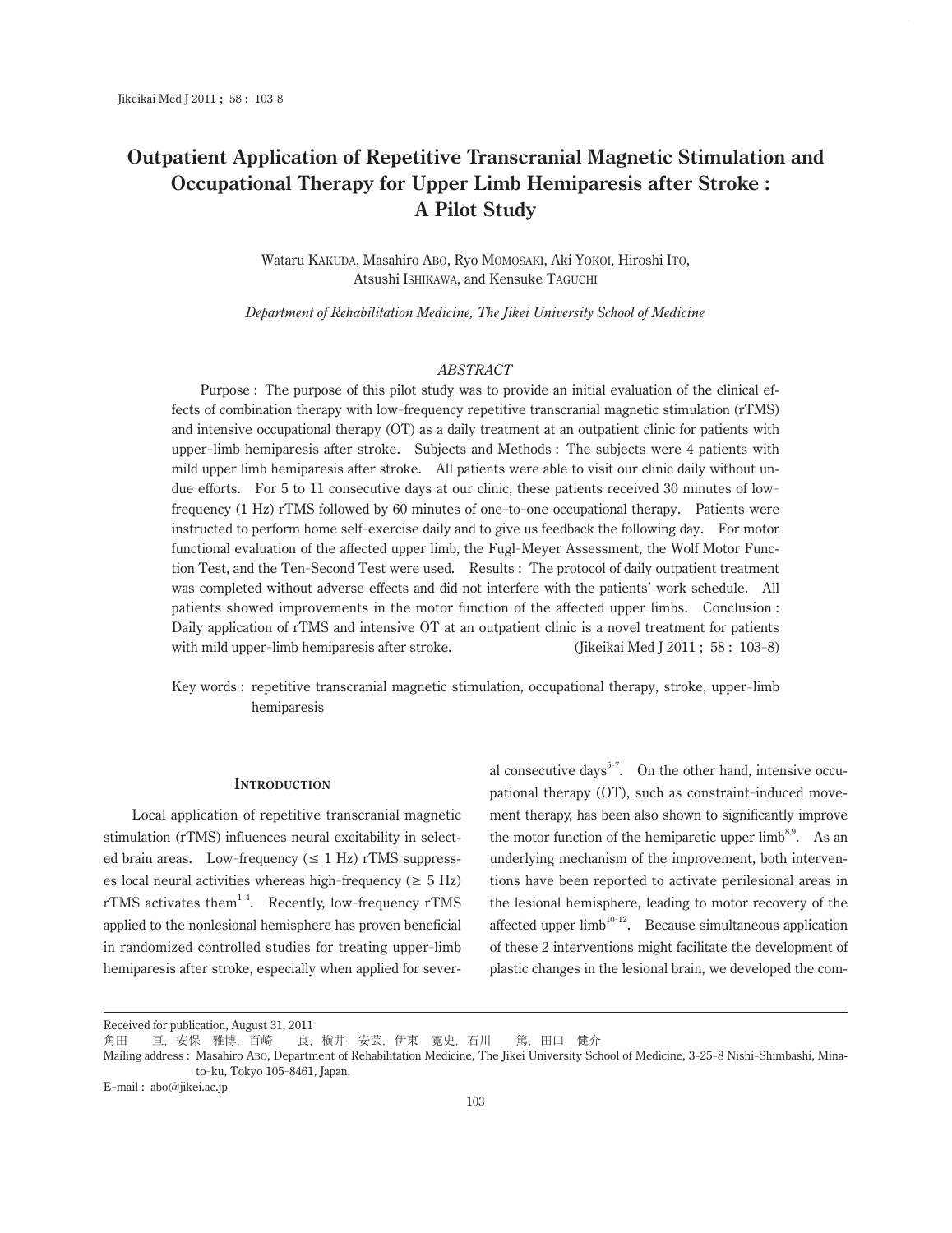bination therapy of low-frequency rTMS and intensive OT as a 15- day inpatient protocol for treating upper-limb hemiparesis after stroke<sup>13</sup>. During 15 days of hospitalization, we provided 22 sessions of combination treatment, except for the days of admission and discharge and Sundays. All patients completed the 15- day in-hospital protocol without adverse effects and showed improvements in motor function at discharge. The combination therapy should be provided at a clinic as an outpatient intervention, because hospitalization is inconvenient for many patients. On the basis of the acceptable results of the combination therapy for hospitalized patients, we modified our protocol so that the combination therapy can be provided as a daily outpatient treatment and introduced the modified protocol for patients with mild upper-limb hemiparesis after stroke who, for various reasons, could not be hospitalized. We here describe our modified protocol of combination therapy for outpatients and report the clinical courses of 4 post-stroke patients who were treated with the protocol.

#### **Subjects and Methods**

# *Subjects*

The subjects were 4 patients with mild upper-limb hemiparesis after stroke (Table 1). At the beginning, the patients were referred to our department as potential candidates for combination therapy with rTMS and intensive OT for upper-limb hemiparesis. All patients preferred not to be hospitalized for treatment, because they held important positions at work and could not take time off. Because all patients were independent in activities of daily living and had no cognitive impairment, they were able to visit our clinic frequently without undue effort. Most patients could travel from their homes to our clinic by car or subways by themselves in less than 1 hour. The interval between the onset of stroke and the start of the present treatment was more than 12 months, and the severity of motor functional impairment in the affected upper limb was categorized as Brunnstrom stage of 4 to 5 for hands-fingers in all patients. Although all patients had regularly received conventional OT for more than 5 months after the onset, the Fugl-Meyer Assessment (FMA) score, which was determined monthly, had shown no increases in the 3 months before study entry. Thus, we believed that before treatment the motor functional recovery of the affected upper limb had likely reached a plateau state. The patients had had no seizures after the onset of stroke, and electroencephalograms obtained 1 month before admission showed no abnormal epileptiform discharges. In addition, no pathological conditions identified as contraindications for repetitive rTMS in the guidelines of Wasserman were found in any patient<sup>14</sup>. Therefore, we believed that all patients met the clinical criteria for our proposed combination treatment with low-frequency rTMS, which was described in our previous report<sup>13</sup>. However, providing 2 sessions of combination treatment per day at the clinic, as is provided for hospitalized patients,

| Clinical characteristics of subjects<br>Table 1.      |                                             |                                              |                       |                                               |  |  |  |  |  |  |
|-------------------------------------------------------|---------------------------------------------|----------------------------------------------|-----------------------|-----------------------------------------------|--|--|--|--|--|--|
|                                                       | Patient 1                                   | Patient <sub>2</sub>                         | Patient 3             | Patient 4                                     |  |  |  |  |  |  |
| Age at treatment                                      | 52 years                                    | 58 years                                     | 61 years              | 56 years                                      |  |  |  |  |  |  |
| <b>Sex</b>                                            | Male                                        | Female                                       | Male                  | Male                                          |  |  |  |  |  |  |
| Time between onset of<br>stroke and treatment         | 13 months                                   | 14 months<br>41 months                       |                       | 45 months                                     |  |  |  |  |  |  |
| Type of stroke<br>(lesion location)                   | Intracerebral hemorrhage<br>(right putamen) | Cerebral infarction<br>(left corona radiata) |                       | Cerebral infarction<br>(right corona radiata) |  |  |  |  |  |  |
| Neurological findings                                 | Left hemiparesis                            | Right hemiparesis                            | Right hemiparesis     | Left hemiparesis                              |  |  |  |  |  |  |
| Brunnstrom stage at entry<br>(hand-finger/upper limb) | 5/5                                         | 4/5                                          |                       | 5/5                                           |  |  |  |  |  |  |
| Handedness                                            | Right                                       | Right                                        | Right                 | Right                                         |  |  |  |  |  |  |
| Scheduled duration of<br>treatment                    | 5 days                                      | 6 days                                       | 11 days               | 5 days                                        |  |  |  |  |  |  |
| Occupation                                            | Dentist                                     | College professor                            | Shopkeeper (pharmacy) | Veterinary surgeon                            |  |  |  |  |  |  |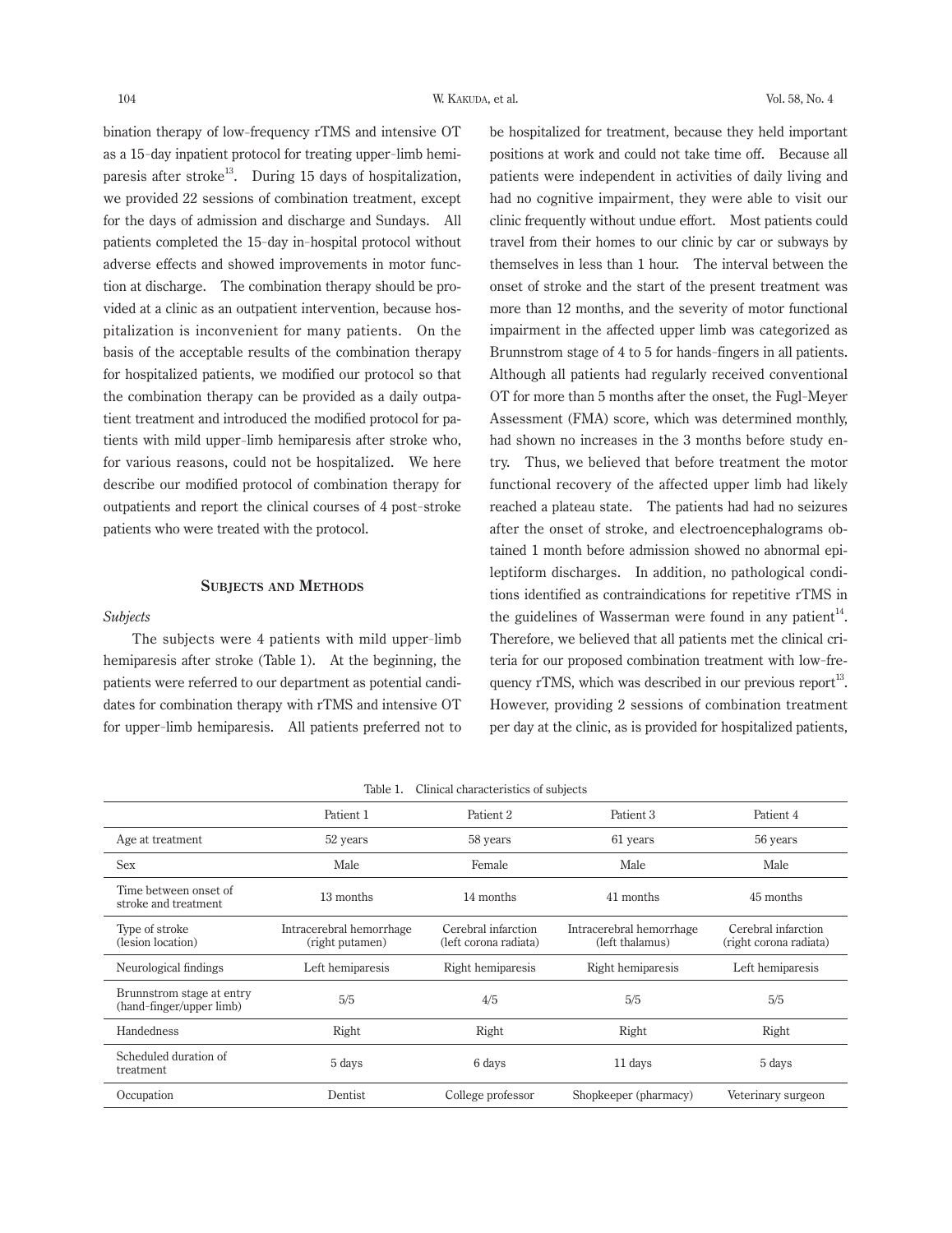seemed impossible. Therefore, we modified the protocol of combination treatment, and all patients were scheduled to receive a single session of 30 minutes of low-frequency rTMS to the nonlesional hemisphere followed by 60 minutes of one-on-one OT at the clinic of our department daily from January 1 to August 31, 2010. In addition, at the end of each OT session patients were instructed to undertake self-exercise at home according to their functional status. The durations of treatment were determined on the basis of the patients' work schedules. During the rTMS application and OT sessions, we monitored the patient for the possible development of adverse effects and new neurological symptoms. Motor function in the affected upper limb was evaluated at the beginning and end of treatment. At the end of treatment, patients were asked whether they had completed their home self-exercises and whether the treatment had interfered with their work. Our therapeutic protocol of low-frequency rTMS plus OT for outpatients was approved by the local ethics review committee, and informed consent was obtained from all patients before treatment.

# *Therapeutic application of low*-*frequency rTMS*

Low-frequency (1 Hz) rTMS was applied to the primary motor areas of the nonlesional hemisphere for 30 minutes daily with a 70- mm figure-8 coil and a MagPro R30 stimulator (MagVenture Company, Farum, Denmark). Stimulus pulses were delivered to the site on the skull

where the stimulation evoked the largest motor-evoked potentials (MEPs) in the first dorsal interosseous (FDI) muscle of the unaffected upper limb. The motor threshold (MT) of the FDI muscle of the unaffected upper limb was defined as the lowest intensity of stimulation that could activate MEPs of the muscle. According to the measured MT levels, the intensity of stimulation was set at 90% of the MT of the FDI muscle. The stimulation site was marked with black ink after the first session so that the selected site was consistent across sessions. For safety monitoring, a physician of our department briefly examined each patient before and after each rTMS session, paying attention to the possible development of known adverse effects of rTMS (e.g., headache, nausea, and convulsion), the development of new neurological symptoms (e.g., motor disturbance of the unaffected upper limb), and worsening of the upper-limb hemiparesis. All patients were required to immediately inform us by telephone if adverse effects developed outside of the clinic, e.g., at home.

# *Rehabilitative program of OT*

The 60- minute one-to-one training consisting of shaping and repetitive task practice techniques was individually provided by the occupational therapist daily in a separate room of the clinic, following daily application of rTMS. As with the one-to-one training in our previously reported inpatient protocol<sup>13</sup>, the shaping technique concentrated on the use of the affected upper limb in functional tasks chosen

|                            |                                  | Patient 1          |                  | Patient 2          |                  | Patient 3          |                  | Patient 4          |                  |
|----------------------------|----------------------------------|--------------------|------------------|--------------------|------------------|--------------------|------------------|--------------------|------------------|
|                            |                                  | treatment<br>start | treatment<br>end | treatment<br>start | treatment<br>end | treatment<br>start | treatment<br>end | treatment<br>start | treatment<br>end |
| FMA (points)               |                                  | 57                 | 59               | 41                 | 48               | 48                 | 55               | 59                 | 60               |
| <b>WMFT</b>                | Performance<br>time<br>(seconds) | 39                 | 24               | 381                | 117              | 79                 | 58               | 42                 | 33               |
|                            | FAS<br>(points)                  | 67                 | 71               | 49                 | 53               | 49                 | 58               | 59                 | 65               |
| Ten-Second<br>Test (times) | <b>FIMT</b>                      | 26                 | 45               | $\overline{2}$     | $\overline{4}$   | 25                 | 30               | 11                 | 21               |
|                            | <b>HPST</b>                      | 19                 | 24               | 8                  | 10               | 12                 | 15               | 15                 | 16               |
|                            | <b>FTT</b>                       | 26                 | 42               | $\theta$           | $\theta$         | 7                  | 10               | 15                 | 30               |
| Grip strength (kg)         |                                  | 23.0               | 24.0             | 4.7                | 7.0              | 14.0               | 14.0             | 14.7               | 20.0             |

Table 2. Clinical evaluation of motor function in the affected upper limb

FMA, Fugl-Meyer Assessment ; WMFT, Wolf Motor Function Test ; FIMT, Finger Individual Movement Test ; HPST, Hand Pronation and Supination Test ; FTT, Finger Tapping Test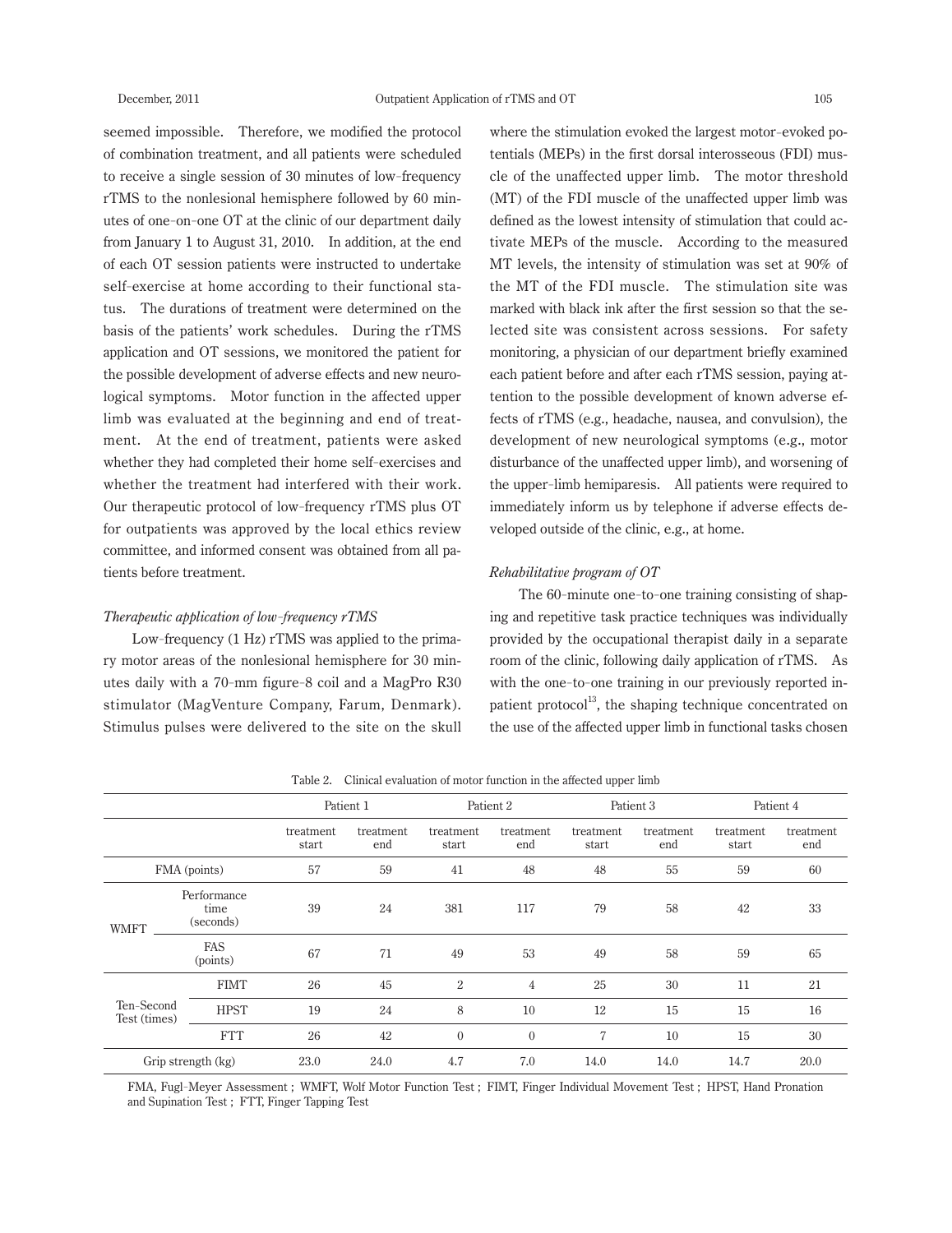by the patient and the occupational therapist according to the patient's lifestyle and the severity of paresis. The tasks included reaching forward to move a cup from one place to another, wiping the surface of a table with a towel, writing letters with a pen, and using chopsticks to pick up small objects. Repetitive task practice typically included making a fist, squeezing clay, griping a small ball, and pinching small coins. Although training time during the one-toone training program was basically divided equally between shaping techniques and repetitive task practice techniques, the program was tailored by the occupational therapist to suit individual patients. After each OT session, patients were given written instructions to undertake self-exercise at home for more than 1 hour. The content of home selfexercise was basically the same as that provided in one-toone training at the clinic, and the problems associated with the tasks in the self-training were aggressively addressed on the following day.

## *Evaluation of motor function in the affected upper limb*

The primary measures used to evaluate motor function in the affected upper limb were the FMA, the Wolf Motor Function Test (WMFT), and the Ten-Second Test. The FMA is a performance-based quantitative measure that assesses various impairments in patients after stroke<sup>15</sup>. The section on motor function of the upper limbs in FMA consists of 33 items. Because each item is rated on a 3-point ordinal scale, the maximum possible motor performance score for the upper limbs was 66 points. In the WMFT, the performance time of 15 timed tasks was recorded, and the sum of all performance times was calculated as the total time<sup>16</sup>. When a task was not completed within 120 seconds, the performance time of the task was recorded as 120 seconds. In addition, the functional ability scale (FAS) of WMFT, which is a 6- point ordinal scale, was evaluated for 15 tasks. The Ten-Second Test was also used to evaluate upper-limb dexterity<sup>17</sup>. During the evaluation, patients were asked to perform 3 types of movements as quickly as possible for 10 seconds, and the number of movements was recorded. The 3 tests of movement performed were the finger individual movement test (flexing the fingers from the thumb towards the little finger and extending in reverse order ; the flexion or extension of each finger is counted as a single movement), the hand pronation and supination test (tapping the palm of the unaffected hand alternately with

the dorsum and palm of the affected hand ; each pronation or supination is counted as a single movement), and the finger tapping test (tapping the palm of the unaffected hand with the fingers with the dorsum upward on the affected side using the wrist as a fulcrum ; each tap is counted as a single movement). In addition, grip strength was measured with a standard jamar dynamometer and recorded.

# **Results**

Before treatment, the period of treatment was selected to be 5 to 11 days for study subjects. All patients completed the scheduled outpatient treatment. Neither adverse effects nor deterioration of neurological symptoms developed with treatment in any patient. At the end of treatment, all patients reported that the outpatient treatment had not interfered with their work schedules, that they had performed home self-exercise according to the instructions daily, and that the training was not particularly stressful. All patients expressed higher satisfaction with this outpatient protocol than with any previous treatment. In all patients, the score increases were seen in both the FMA (1- 7 points) and the FAS of WMFT (4- 9 points), and the performance times of the WMFT decreased (Table 2). The results of 3 tests of Ten-Second Test showed an improvement in upper-limb dexterity with treatment. Increases in grip strength were also found in all patients. At the end of treatment, patient 2 was able to hold a pen and wash her face with both hands, and patient 3 reacquired the ability to use the affected upper limb to put on a necktie, trim the fingernails of the unaffected hand, and hold an umbrella.

## **Discussion**

To our knowledge, this is a first report describing the daily application of low-frequency rTMS combined with OT as an intensive outpatient treatment for patients with mild hemiparesis after stroke. The beneficial effects of lowfrequency rTMS to the nonlesional hemisphere in patients with hemiparesis after stroke are thought to be due to increased neural activation in the lesional hemisphere caused by reduced interhemispheric inhibition towards it<sup>5,6</sup>. On the other hand, intensive OT, such as constraint-induced movement therapy for upper-limb hemiparesis after stroke, has also been reported to activate perilesional areas in the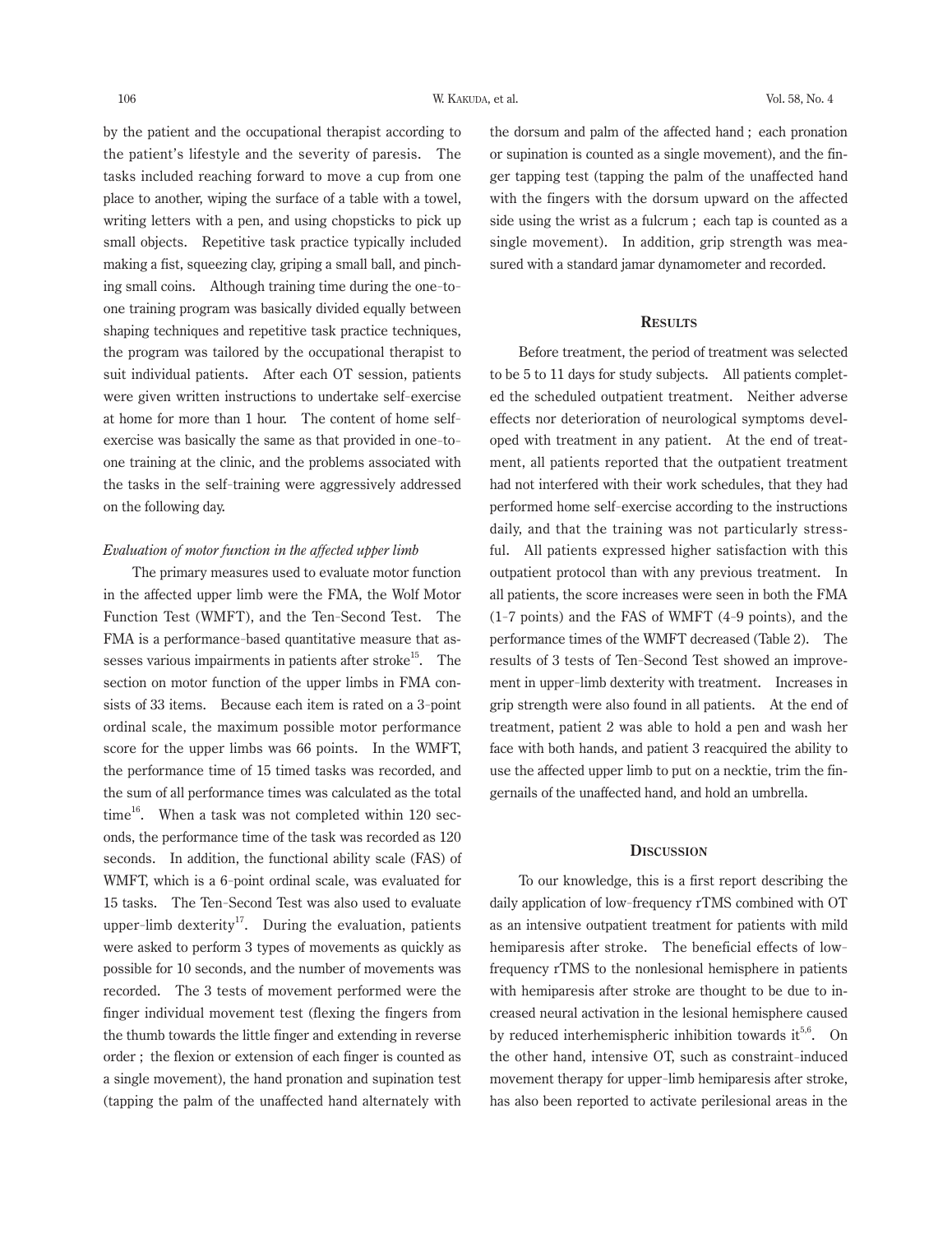lesional hemisphere $11,12$ . On the basis of these reports, we developed a combined protocol of low-frequency rTMS and intensive OT as an inpatient treatment for patients with upper-limb hemiparesis. In the previously reported 15- day inpatient protocol, combination therapy consisting of 20 minutes of low-frequency rTMS, 60 minutes of one-to-one training, and 60 minutes of self-training was applied twice a day during hospitalization. As a result, 15- day inpatient combination therapy was shown to be feasible and produced some functional improvement in the affected upper limbs of the studied subjects $^{13}$ . However, many patients with hemiparesis after stroke prefer not to be hospitalized because of work schedules and other reasons but are able to frequently visit a clinic without undue effort. Therefore, we modified our inpatient protocol of combination therapy so that it can be provided at our clinic as a daily, less timeconsuming outpatient therapy. The design of this pilot study did not allow dissection of the separate effects of each treatment—low-frequency rTMS and intensive OT—on the motor function of the affected upper limb. Clarifying the difference in clinical effects between patients treated with this combined protocol (low-frequency rTMS and intensive OT) and those treated with only intensive OT would be desirable. However, we view our proposed protocol of combination therapy as a single treatment rather than 2 separate treatments.

The main difference between the protocols for inpatients and for outpatients included the frequency per day and duration of rTMS session (1 session of 30 minutes of rTMS per day for outpatients), the frequency per day and the duration of OT (1 session of 60 minutes of one-to-one training per day for outpatients), and the daily home selfexercise (for outpatients). In all study patients, our proposed protocol of outpatient combination therapy was completed without adverse effects and did not interfere with work schedules. In addition, all patients receiving the outpatient treatment showed objective improvement in upperlimb function. All subjects, who were without cognitive impairment before treatment, reported that they had performed home self-exercise daily as instructed. Several studies have demonstrated the importance of home self-exercise in patients with chronic upper-limb hemiparesis after stroke. Alon et al. have found that daily home-based rehabilitative treatment consisting of a task-specific stimulation program improves hand and upper-limb functions in chronic

stroke patients with hemiparesis $^{18}$ . Azab et al. have shown that the addition of home-based constraint-induced movement therapy program to traditional therapy helps improve impaired upper-limb motor function in patients with chronic upper-limb hemiparesis after stroke<sup>19</sup>. When the combination therapy is introduced as an outpatient treatment, the duration of OT must be decreased to achieving acceptable feasibility. The results of the present study indicate that home self-exercise in cognitively intact patients can substitute for one-to-one training with a therapist at a hospital. In addition, we emphasize the importance of a daily feedback system for home self-exercise which allows therapists to check how the patient performed self-exercise the previous day. However, the optimal duration of a single treatment session at the clinic needs to be determined, because the duration of sessions in our protocol was arbitrary. Longer treatment sessions might produce greater improvements in motor function, although attempts should be made to minimize the effects of treatment on work schedules.

Our study had several limitations. First, this was a pilot study with a small number of patients and did not include a control group. Further study with a randomized controlled design and a control group should be performed to clarify the efficacy of treatment. Second, the study patients represented a heterogeneous group with regard to the subtype of stroke and the time after onset of stroke. Multivariate analysis, including these baseline characteristics, should be performed with a large number of patients to determine which factors influence the effects of treatment. Third, follow-up evaluation of the subjects was not performed after the completion of the daily outpatient protocol. Regular rTMS or OT after intensive daily application (e.g., application of TMS followed by OT once a week) might be needed to maintain or to further improve motor function. Fourth, it is expected that there are some hemiparetic stroke patients who are eligible for both of inpatient and outpatient protocol of combination treatment. For such patients, which intervention should be recommended still remains unknown. Taking account for cost-effectiveness with the treatment, this issue should be investigated.

# **Conclusions**

Our proposed outpatient protocol featuring low-frequency rTMS and intensive OT was performed at a clinic